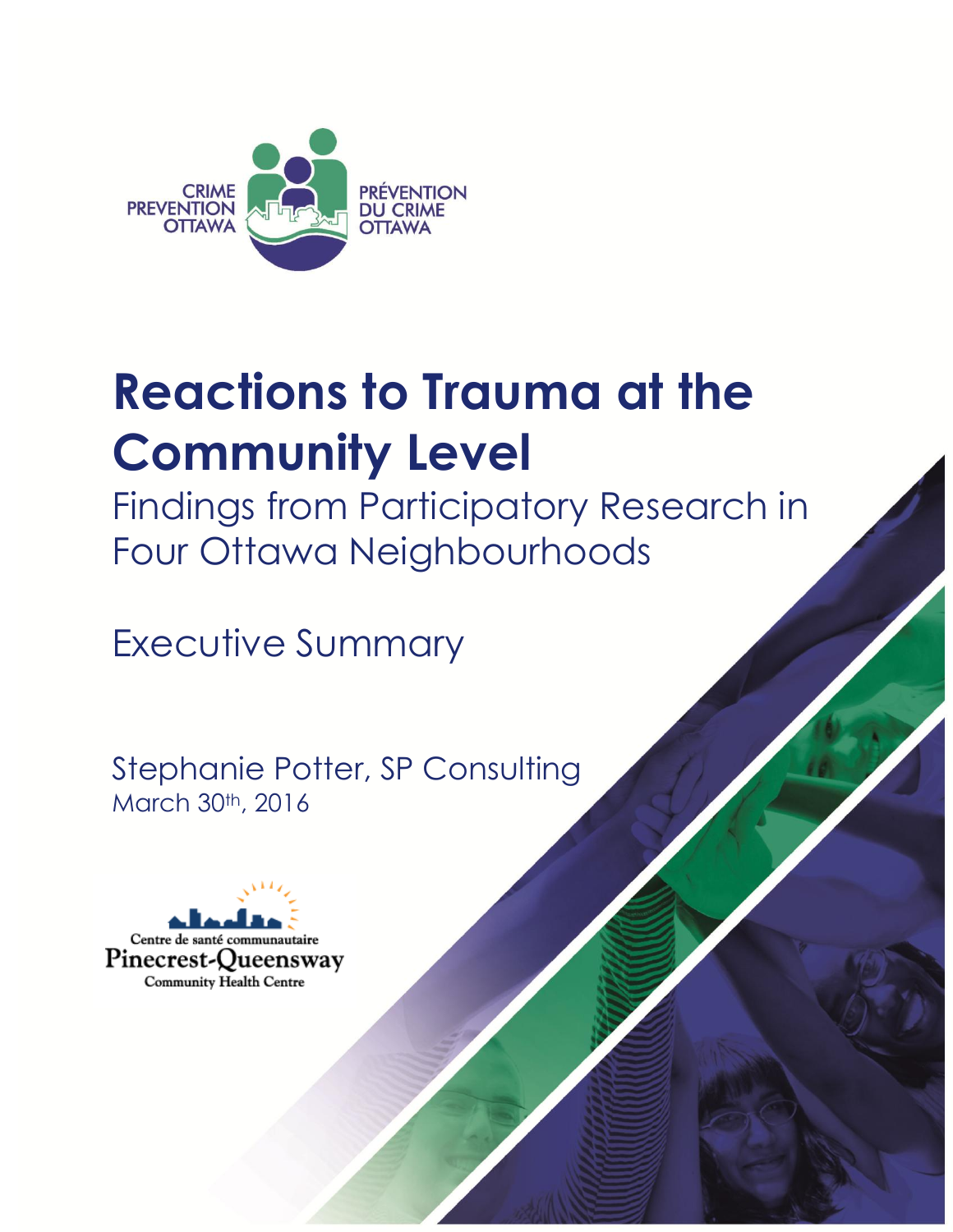## **Executive Summary**

In partnership with Crime Prevention Ottawa (CPO), Pinecrest-Queensway Community Health Centre (PQCHC) conducted research in four west end Ottawa Community Housing (OCH) communities on reactions to traumatic incidents at a neighbourhood level. The purpose of this research was to better understand how trauma affects residents' interactions with each other, with their neighbourhood, and with service providers. We also wanted to know how individual and neighbourhood level traumas interact. For example, does neighbourhood trauma aggravate trauma that occurred earlier in a person's life, or affect the residents' responses to neighbourhood trauma? What can service providers do to minimize the impact of neighbourhood trauma? And how can service providers grow resilience, wellbeing and connectedness at individual and community levels, knowing that many residents have experienced some type of personal trauma in their lives?

**What did we do?** We took a trauma-informed approach to this study. We worked hard to keep all participants safe and minimize the risk of harm. We worked with experts in the community to decide what to ask and how to ask it. The project was also guided by an Advisory Committee made up of PQCHC staff and other experts (see Appendix 1 for list of Members). Four priority neighbourhoods were chosen from within the PQCHC catchment. All four had experienced multiple traumatic events within the last 12 months. To get to know the strengths and challenges of each neighbourhood, researchers interviewed 17 staff members working in the four neighbourhoods in the summer of 2015. Between August and November 2015, researchers interviewed 20 residents from the same four neighbourhoods. Service providers and residents interviewed are diverse. People live in different types of housing (apartment buildings and town homes) and family groups (families, singles, seniors). They come from different cultural, linguistic, and religious backgrounds, and have experienced different kinds of trauma. For more information on our approach and methodology, ethical considerations, and sample, please see Appendix 2.

**What is trauma?** Traumatic events are experiences or situations that are emotionally painful and distressing. They overwhelm a person's ability to cope, and leave them feeling powerless or out of control. Trauma can be a single event (shooting), or repeated events (ongoing domestic abuse). It can affect an individual or a group (genocide). Trauma can also be passed down through generations (residential school survivors). In this study, we use the term trauma to talk about a continuum of stressors. These range from acute traumatic stressors as a result of life threatening incidents, to chronic ongoing toxic stressors. We asked respondents to identify the neighbourhood events or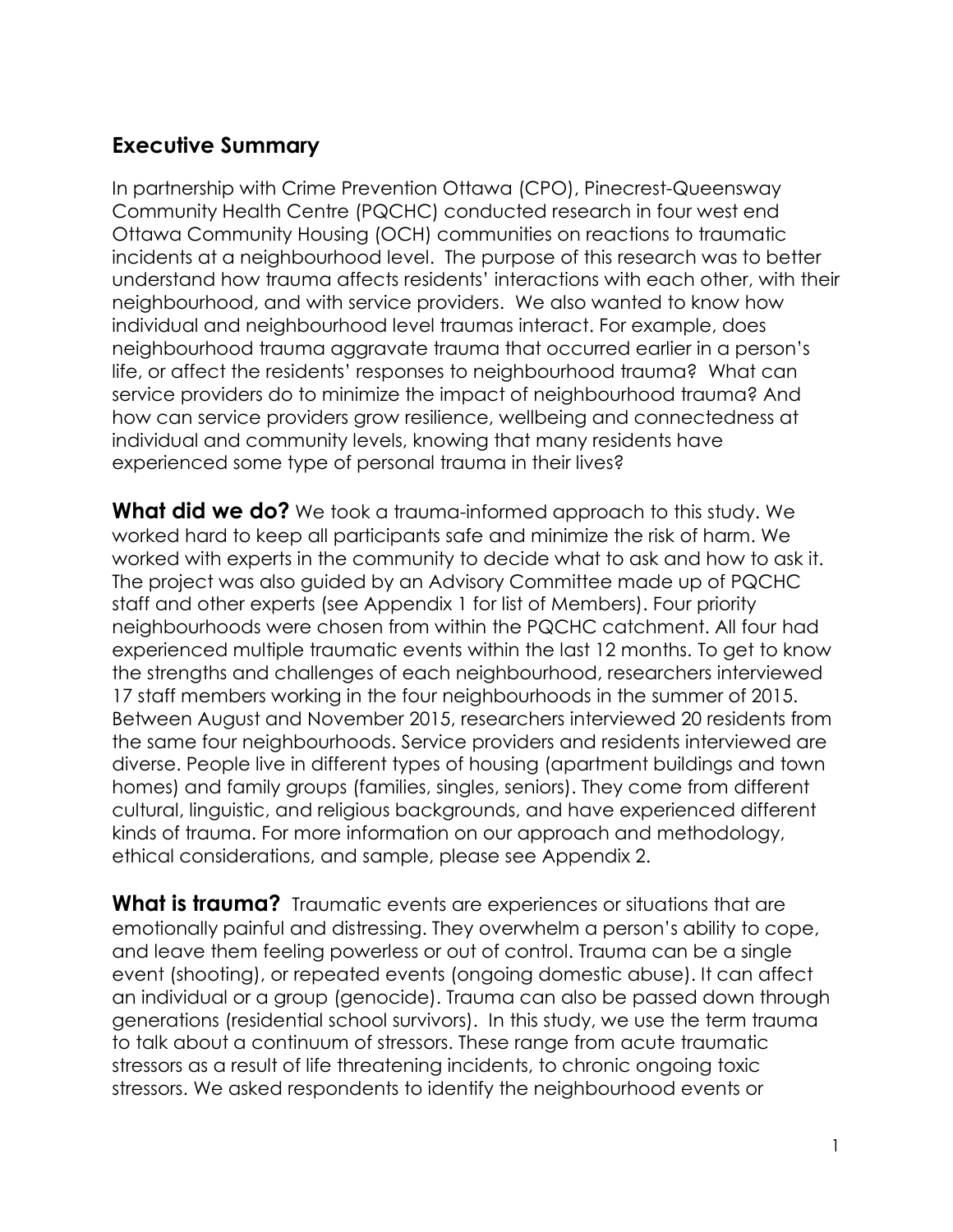situations that they experienced as traumatic. Interviewers then explored how these events affected residents' feelings of safety, belonging and connectedness. Some residents shared how neighbourhood events brought up previous personal trauma, and how this affected how they live in their neighbourhood. Finally, residents talked about what changes they would make in their neighbourhood to help them feel safer and more connected.

**What did we hear?** We heard similar things when we spoke with residents and service providers. Our findings can be used to improve the work of systems and supports that respond to acute neighbourhood traumatic events. They can also be used to improve services that develop individual and community-level resiliency and wellbeing in the face of chronic stressors and cumulative trauma.

- 1. **Acute traumatic events and chronic stressors explain individual behaviours and neighbourhood dynamics.** Participants found shootings and illicit drug activities to be most traumatic. This was the case even for those people who were not traumatized by these events over the longterm. Surprisingly, chronic "toxic" stressors were also commonly identified as traumatizing, and as triggering previous personal trauma. Stressors most often mentioned are interpersonal conflict and gossip, and systems and services that stigmatize and dehumanize. Respondents want services and supports that are more responsive and more sensitive to them as human beings: less judgmental, less stigmatizing, and quicker to respond.
- 2. **Reactions to trauma are complex and call for individualized, traumainformed systems responses**. The connection between neighbourhood violence, personal trauma, and community connectedness is complex. There are many factors that shape the kinds of incidents that take place, how the neighbourhood reacts, and how individuals react. Each neighbourhood is unique; every individual is unique. Although a small sample, the people interviewed in this study show a range of coping strategies that people use to deal with neighbourhood and personal trauma. We see that some residents are more vulnerable because of exposure to multiple risk factors (poverty, addiction, unemployment, mental and physical disability, previous trauma), and low protective factors (especially low social support). Others are 'flourishing': they use typically healthy coping strategies to deal with stressors, are employed, socially connected, in good health, and capable of supporting those around them. Systems-level responses to traumatic events need to reflect the unique ways that people respond, and be able to adjust and react appropriately. This includes drawing on the strengths of those who are flourishing to help build the capacities of those who are struggling.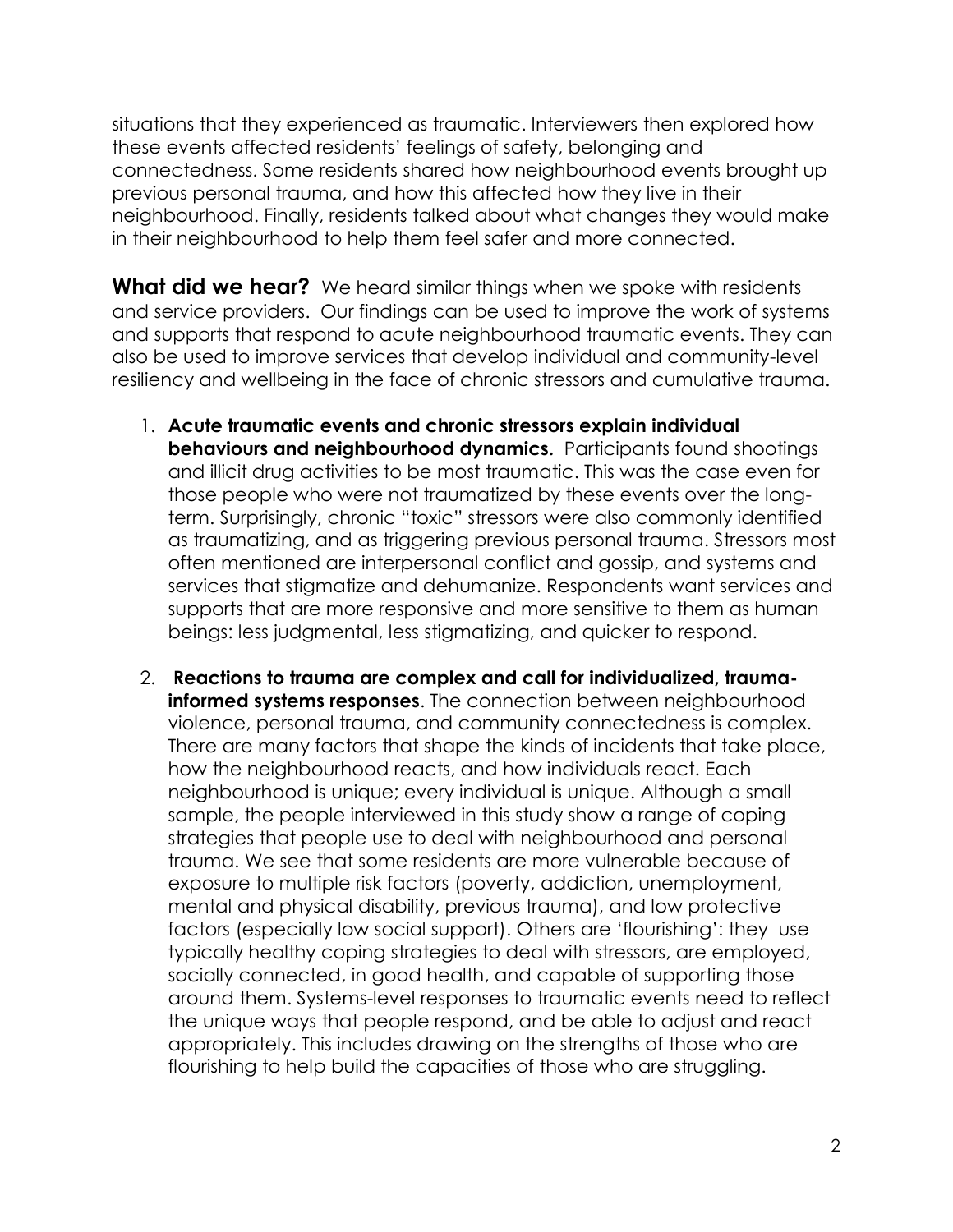- 3. **Support for current community development work: build on strengths**. Study participants talk about deep strengths in their neighbourhoods. Many feel very connected, and are very proud of their neighbourhood. Residents want to build on these existing community strengths and shift the atmosphere in the neighbourhood to focus on positives and mutual support. Respondents are also looking for opportunities for personal development and meaningful involvement in community. Due to their personal histories, residents have varying levels of personal resiliency to draw on. Findings from this study point to the need for more training and ongoing opportunities to "fill their resiliency cup". The need for all involved to acknowledge personal history, take self-care measures, and manage ongoing exposure to prevent vicarious trauma, emerged as an important theme for residents and service providers alike. There are opportunities to leverage individual skills, as well as neighbourhood strengths. Community development work that builds personal skills, including through peer initiatives, can help build resiliency in those at risk. These activities are important both as part of an immediate response to a neighbourhood incident, as well as over the longer-term.
- 4. **Targeted needs.** Respondents who are socially isolated tend to be at risk for other challenges, including physical and mental health problems. Respondents who are survivors of extreme abuse continue to feel the effects of this abuse ripple through their lives unless healing takes place. Newcomers to Canada are another group that needs particular attention: many are working multiple jobs, while also attending school to upgrade their skills or learning English. If they also have children, families have to make difficult choices as to where to place their attention and time. Even when there are opportunities to connect at the Community House, some newcomers may not have the time to invest. Finally, maximizing healthy opportunities for children and youth to grow, especially building positive social connections and a vision for the future, came up in many interviews. For all of these sub-groups, our findings suggest the importance of taking a trauma-informed approach to enhance existing initiatives, or design new activities, in order to meet these very diverse needs. This is especially true for those who fall into multiple at-risk groups.

**What is next?** The issue of neighbourhood violence and trauma is complex, and requires a coordinated, collaborative, multi-partner response. Immediately following a traumatic incident, residents need to be supported using a traumainformed approach. This immediate response needs to be complemented by longer-term community development work that focuses on building individual and community resiliency. To be successful, the work of residents, local service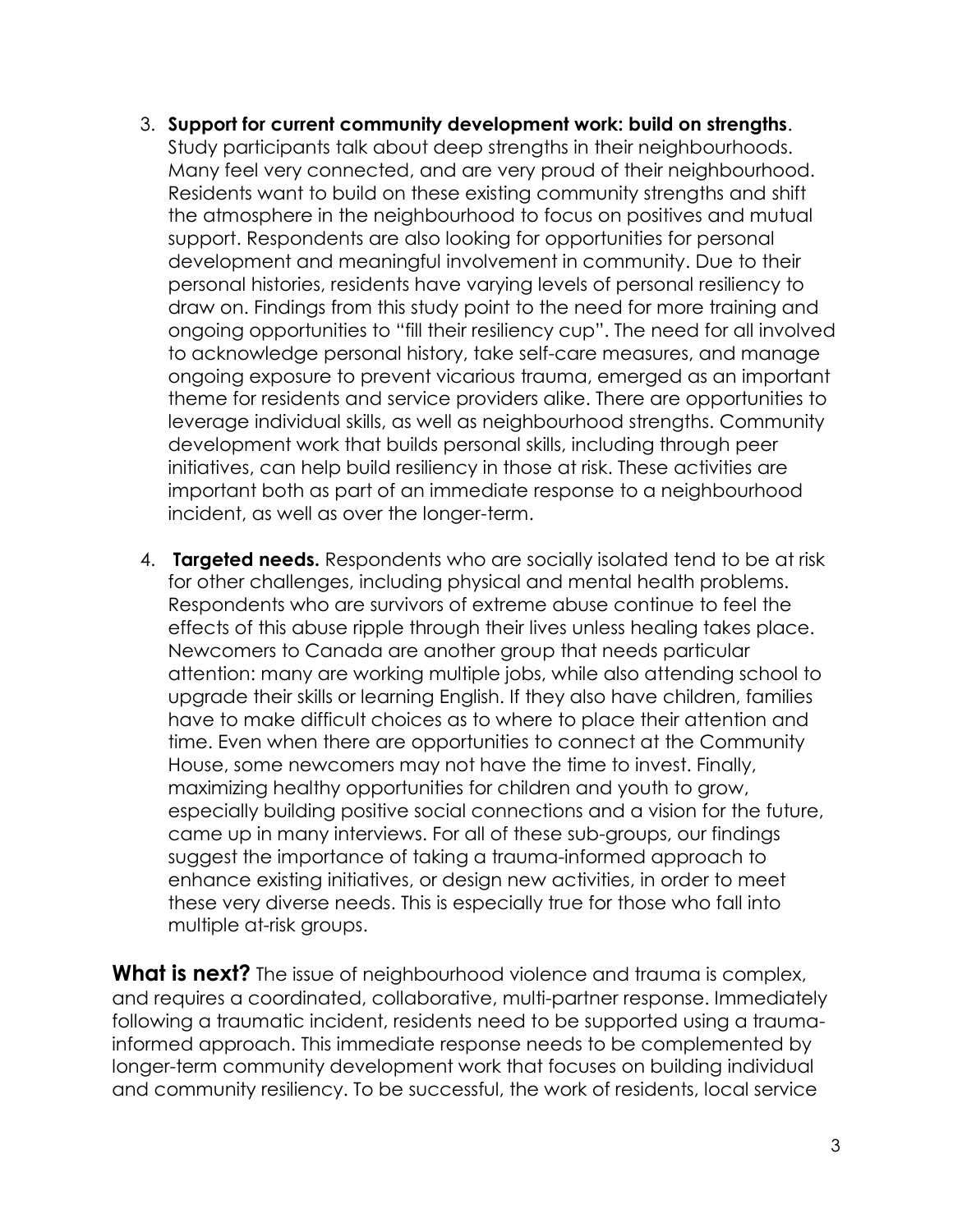providers and trauma response teams needs to be supported by policies and programs at the municipal, provincial and federal levels. In keeping with best practices, interventions need to be targeted at the Individual, Interpersonal, Community, and Systems levels.



First and foremost, residents need to have access to traumainformed appropriate supports, including mental health and addictions services. Trauma-informed approaches meet people 'where they are at'. They are non-judgmental and focus on people's safety. These approaches build trust by treating people with respect and dignity, and offer clients choice. Work on supporting resilience with vulnerable people also suggests emphasizing "low-cost, accessible strategies" that develop individuals' presence, compassion, gratitude, forgiveness, justice and temperance. Developing these capabilities strengthens residents' abilities to process, manage and respond to traumatic incidents in positive ways. These growing abilities can in turn help people be more resilient in the face of challenging circumstances. When residents cannot get timely access to mental health and addictions services, we see negative outcomes cascade from the affected individual into the lives of people closest to them, and then into the neighbourhood.

Residents also need opportunities to develop interpersonal skills, Individual including building trust and social connections. Residents impacted by personal trauma may cope by isolating themselves in response to neighbourhood traumatic events. Unfortunately this response also cuts them off from positive supports that may be available in the community. Examples of how a trauma-informed approach can be applied following a neighbourhood traumatic event include: (1) creating opportunities for residents to see healthy behaviours being modeled by community leaders; (2) developing positive peer to peer relationships; and (3) group activities that allow residents to share, make sense of the traumatic event, and to offer and receive support.

Just as individuals need opportunities to make sense of events, similar Community opportunities are needed at the neighbourhood or community level. Giving communities ownership and control over how they are perceived is an important aspect of the trauma-informed approach. The stories that a community tells about itself are key to its identity, and to the identity of its members. Creating ways for the community as a whole to come together, to make sense not only of past and current traumatic events or challenges, but also to plan for the future, can support healing following a traumatic incident. This includes giving residents space to name their challenges and also identify solutions. Community-based planning needs to build on strengths; include opportunities for community ownership and leadership; take a phased approach that builds on concrete, specific successes over time; and be sustainable.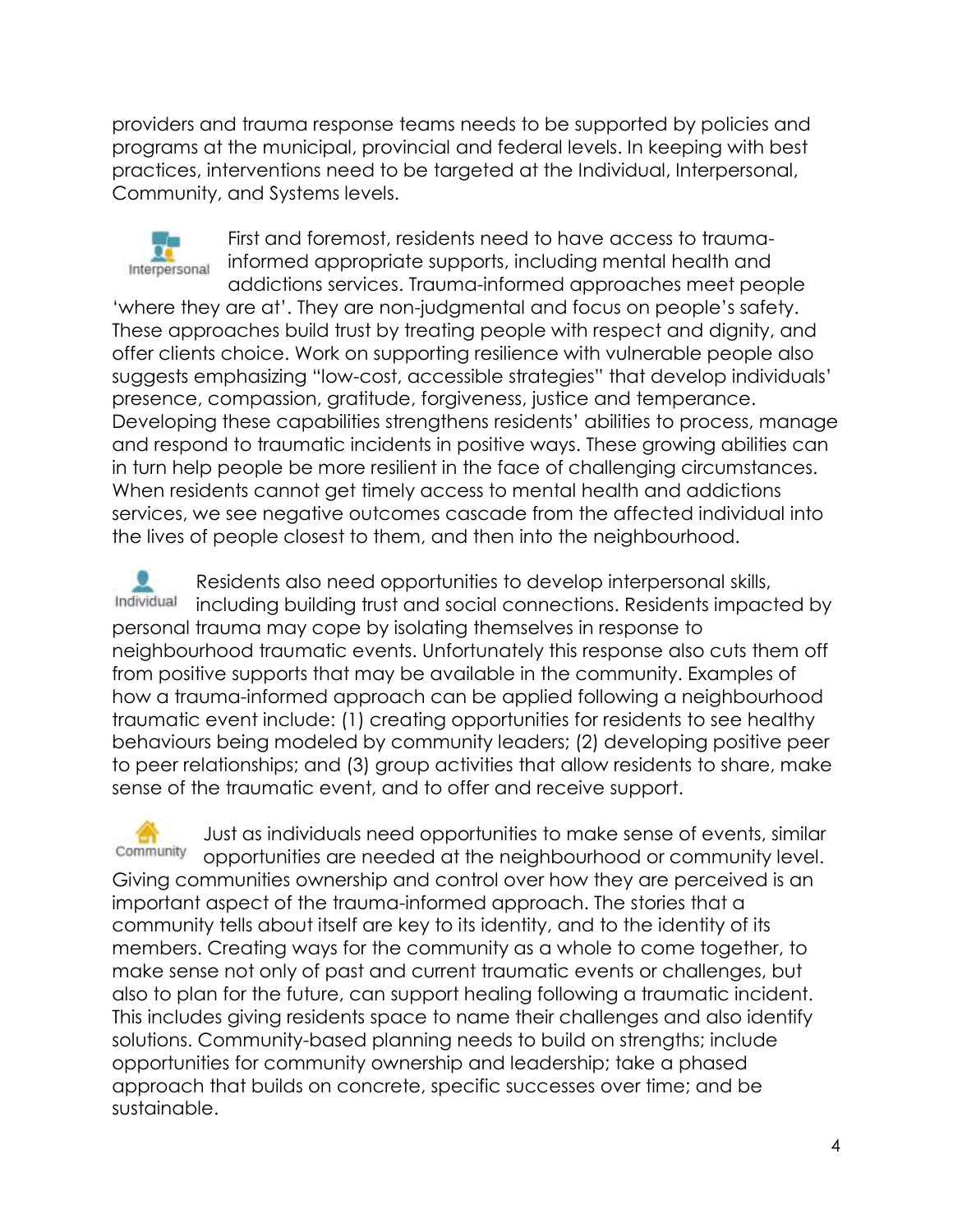

Systems and services intended to help can re-traumatize. Traumainformed best practices emphasize the importance of neighbourhoodlevel work to address pre-existing risk factors and toxic stressors, and to

build individual and community resilience. They also point to the importance of effective post-incident response. CPO's Post-Incident Response Network Framework has many elements that are in keeping with trauma-informed principles. For example, it focuses on developing multi-level partnerships, clear communications, and targeted responses to incidents. The Framework gives communities a template to assist in identifying the range of partners, responsibility areas, and specific actions that are appropriate when responding to an acute neighbourhood incident. The Framework highlights the importance of good communication, including making sure that community voices and priorities are heard, and reflected back to community members, in a timely way. Finally the Framework is also clear about the need for post-incident responders to work with ongoing community development work that work with the community's strengths. The Framework could be applied using the principles of trauma-informed service delivery so that these principles are reflected across the system, and within its component organizations.